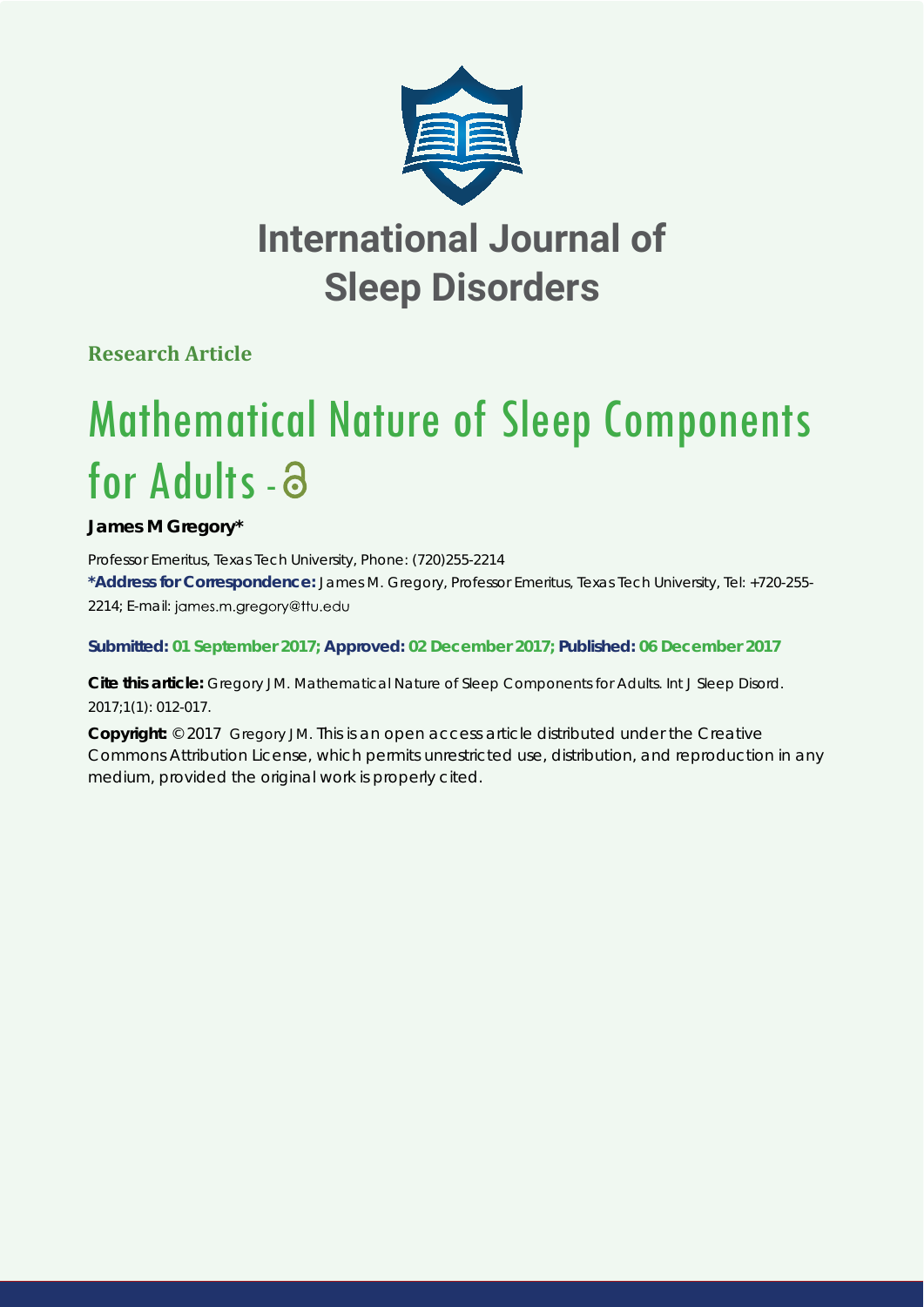#### **ABSTRACT**

It is too costly and impractical to complete sleep measurements for all ages and combinations of sleep amounts and sleep debt. The possibility exists that mathematical equations can be developed and calibrated to simulate the various components of the sleep system. As a start for this development, equations were developed to predict the accumulation of each of the four sleep components (stage 1, stage 2, slow wave [stages 3 and 4] and REM) during sleep. Calibration was achieved using a published data set for people 30 years of age with partial sleep debt. Regression results were as follows: stage 1 ( $R^2$  = 0.60, not significant), stage 2 ( $R^2$  = 0.99, *p* < 0.001), slow wave ( $R^2$  = 0.95,  $p$  < 0.01), REM ( $R^2$  = 0.99,  $p$  < 0.001). All equations are continuous, smooth, and have stable boundary conditions. Future work is needed to adjust the calibration for various ages and non-debt conditions.

#### **INTRODUCTION**

Sleep is required for human life. Both short- and long-term consequences can develop when sleep is restricted or altered by sleep disorders. Sleep affects safety, mood, performance, and health [1].

In 1952, Rapid Eye Movement (REM) was discovered in relationship to sleep. This discovery was first observed and verified with human infants. As technology was applied to measure brainwaves during sleep, it was discovered that sleep varies or cycles (has architecture). Sleep pattern was first divided into REM and non-REM [2]. Later with more research, sleep architecture was defined further by subdividing non-REM sleep into stages 1, 2, 3, and 4 [2-6].

Sleep architecture has three major components (based on sleep time) defined by brainwave frequency and amplitude. These components are stage 2, slow wave (delta waves, stages 3 and 4), and REM. A fourth component, stage 1, provides a transition from awake to stage 2 and usually accounts for only a small portion of total sleep time. Stage 2 typically precedes slow wave and REM and seems to act like a switch or transition between slow wave and REM. Slow wave is a deep sleep (most difficult to wake an individual from sleep) that associates with exercise, fitness, and renewing of body components. REM sleep or paradoxical sleep produces a paralyzed body more or less but mentally active brain with dreams and low-amplitude, highfrequency brain waves similar to when a person is awake. Memory is consolidated during REM sleep. Most dreaming occurs during REM sleep.

Sleep components change as sleep progresses. These changes are clearly illustrated in sleep histograms. Sleep generally begins with stage 1 (usually a brief transition from awake to sleep). Stage 2 occurs next followed by slow wave (first stage 3 then stage 4) with a return to stage 2 followed by REM sleep. The pattern of stage 2, slow-wave, and REM sleep is repeated four or more times for adults achieving a full period of sleep. The first cycle typically has a relatively long period of slow-wave sleep, especially for active young people, after aerobic exercise, or after a period of total sleep loss. REM and stage 2 are relatively short during the first cycle. Slow wave more or less decreases exponentially from the first to last cycle. REM and stage 2 increases at a decreasing rate from the first to last cycle leveling off after two or three cycles. These general relationships have nonlinear effects on the build up of sleep debt for partial sleep loss. REM and stage 2 are cheated more than slow-wave sleep during partial sleep loss. Extended periods of sleep with increased cycles of sleep recover more REM and stage 2 than slow-wave sleep.

Superimposed on these relatively short-term dynamics, there are long-term, age-related changes in sleep components and amount of sleep. Neonates generally sleep 14 to 16 hours and have about 50 percent REM sleep at birth [7]. Cycle length is 50 to 60 minutes [6]. The REM percentage is even higher for preterm births [7]. The boundary condition at conception or shortly after conception appears to be near 100 percent REM [7]. At late teen or young adulthood, sleep amount drops to about eight hours with about 20 to 25 percent REM sleep [7,8]. Cycle length for adults is about 90 minutes but may be as high as 120 minutes [2,6]. In adults of 70 to 80 years of age, sleep amount is typically around six hours with REM sleep about 15 to 20 percent [7,8]. Slow-wave sleep approaches zero for inactive older adults [8].

In 2004, a special issue [9] of Aviation, Space, and Environmental Medicine was published to describe and review sleep models. In the preface Captain David Neri, Medical Service Corps, U. S. Navy [10], overviewed the need for mathematical models of sleep:

For many in the operational community, bio mathematical models of fatigue, sleepiness, and performance have become a significant issue. Military leaders, government policy makers, and commercial customers are looking for concrete answers to questions such as: how long can one work, fly, or drive without rest or sleep; how much sleep is required for recovery; what is the minimum sleep necessary to sustain performance; when is a person most at risk for an error, incident, or accident; and what countermeasures can be taken at what time(s) to reduce these risks to an acceptable level?

He reported in 2004 that mathematical models of sleep were only about 20 years old and that a need existed for better mathematical models of sleep. With the exception of one model [11], all the reported sleep models poorly predicted performance associated with partial sleep loss, while performing well in predicting performance for total sleep loss. The one model that predicted performance well for both total and partial sleep loss [11] did not include all sleep components. As medical technology develops relating health risks to sleep components or loss of sleep components, it is important to expand sleep models to include the details of sleep architecture.

The development of a complete system of equations to function as a sleep simulation model is lengthy. The development is beyond the scope of a single paper. The foundation for a more complete sleep model starts with mathematical descriptions of the sleep components during a night of sleep. The objective of this present work is to develop mathematical equations to describe the change in sleep for each component as a function of cycles completed. The equations are to be continuous, smooth, and stable from zero to the final number of cycles.

#### **MODEL DEVELOPMENT**

Sleep architecture expressed in sleep histograms [2-6] display duration of sleep components for each cycle as sleep progresses. A change in duration of each component as cycle number increases is the bases for the starting point in the development of each component equation.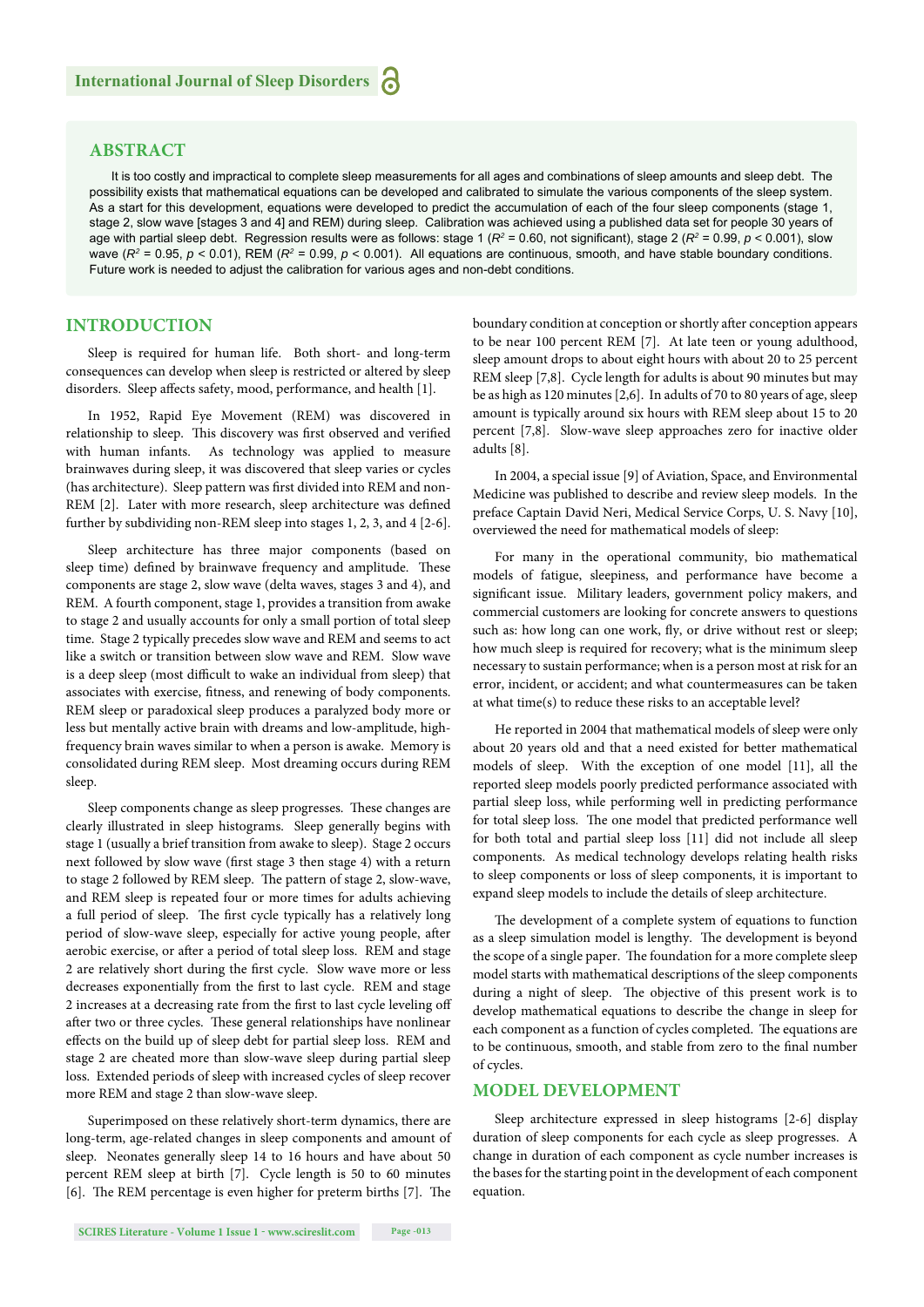#### **Slow-Wave Sleep**

The amount of slow-wave sleep per cycle decreases approximately exponentially as the number of sleep cycles increase:

$$
D = d_1 e^{-d_2 N} \tag{1}
$$

Where  $D =$  slow-wave (delta wave) sleep per cycle

$$
d_{1} = constant
$$

$$
d_2 = decay rate
$$

$$
N = cycle number
$$

This relationship derives from the following differential equation:

$$
\frac{dD}{dN} = -d_2 D \tag{2}
$$

In other words the rate of change in slow-wave sleep per cycle is proportional to the slow-wave sleep per cycle. To get total slowwave sleep for a sleep period, Equation 1 must be integrated over the number of sleep cycles used:

$$
D_T = d_1 \int_0^{N_T} e^{-d_2 N} \tag{3}
$$

Where  $D<sub>r</sub>$  = total slow-wave sleep through end of current cycle

#### $N_T$  = number of cycles completed

Steps of the integration process are given in **Appendix I**. Completion of this integration yields

$$
D_T = \frac{d_1}{d_2} (1 - e^{-d_2 N_T})
$$
\n(4)

Note that nothing is inferred about stage 1 (transition to sleep), stage 2, REM, or WASO (time awake after sleep onset) that also may occur during a cycle. Equation 4 only predicts the increase in slowwave sleep as sleep cycles increase.

Predictions from Equation 4 were compared to measured data from Banks et al. [12]. The measured data provided by Banks et al. [12] were for a mixture of men and women with an average age of 30.4 years. Results are shown in (Figure 1). The number of sleep cycles was not reported. A 90-minute sleep cycle [2,6] was assumed. A total sleep time of about nine hours was reported leading to six cycles of sleep. Time in bed was converted to sleep cycles to produce the results shown in (Figure 1) An  $R^2$  = 0.95 was obtained, which was significant (*p <* 0.01) using Student t distribution to compute the probability of type I error. Values for  $d_1$  and  $d_2$  are 1.37 and 1.1 respectively. These data were collected after five nights of sleep restricted to four hours in bed. Because these results are for recovery from sleep debt, these calibration values may differ from a normal night of sleep. Equation 4 seems to be sufficient to describe the non-linear changes in slow-wave sleep as sleep cycles increase. The data and the model both level off after about six hours (four cycles).

#### **REM Sleep**

The amount of REM sleep per cycle starts low and increases approximately as a saturating exponential as cycles increase:

$$
R = r_1 (1 - e^{-r_2 N})
$$
 (5)

Where  $R = REM$  sleep per cycle

 $r_1$  = constant

 $r<sub>2</sub>$  = decay coefficient

**SCIRES Literature - Volume 1 Issue 1 - www.scireslit.com Page -014**

To get total REM sleep, the right side of Equation 5 must be integrated from zero through the total number of cycles:

$$
R_T = r_1 \int_0^{N_T} \left( 1 - e^{-r_2 N} \right)
$$
 (6)

The details of integration are presented in **Appendix II**. The resulting equation is

$$
R_T = r_1 \left( N_T - \frac{1}{r_2} (1 - e^{-r_2 N_T}) \right) \tag{7}
$$

Banks et al. [12] also measured the recovery of REM sleep in association with time in bed. Time in bed was converted to sleep cycles as discussed with slow-wave sleep. An  $R^2 = 0.99$  was obtained comparing predictions with Equation 7 to measured results. The results were highly significant ( $p < 0.001$ ). Values for  $r_1$  and  $r_2$  were 0.375 and 5.0 respectively. Results for REM sleep are shown in (Figure 2).



Figure 1: Comparison of predicted and measured slow-wave sleep after five days of restricted sleep. Data from Banks et al. [12].



**Figure 2:** Comparison of measured and predicted REM sleep as a function of time in bed during recovery from five days of sleep restriction. Data from Banks et al. [12].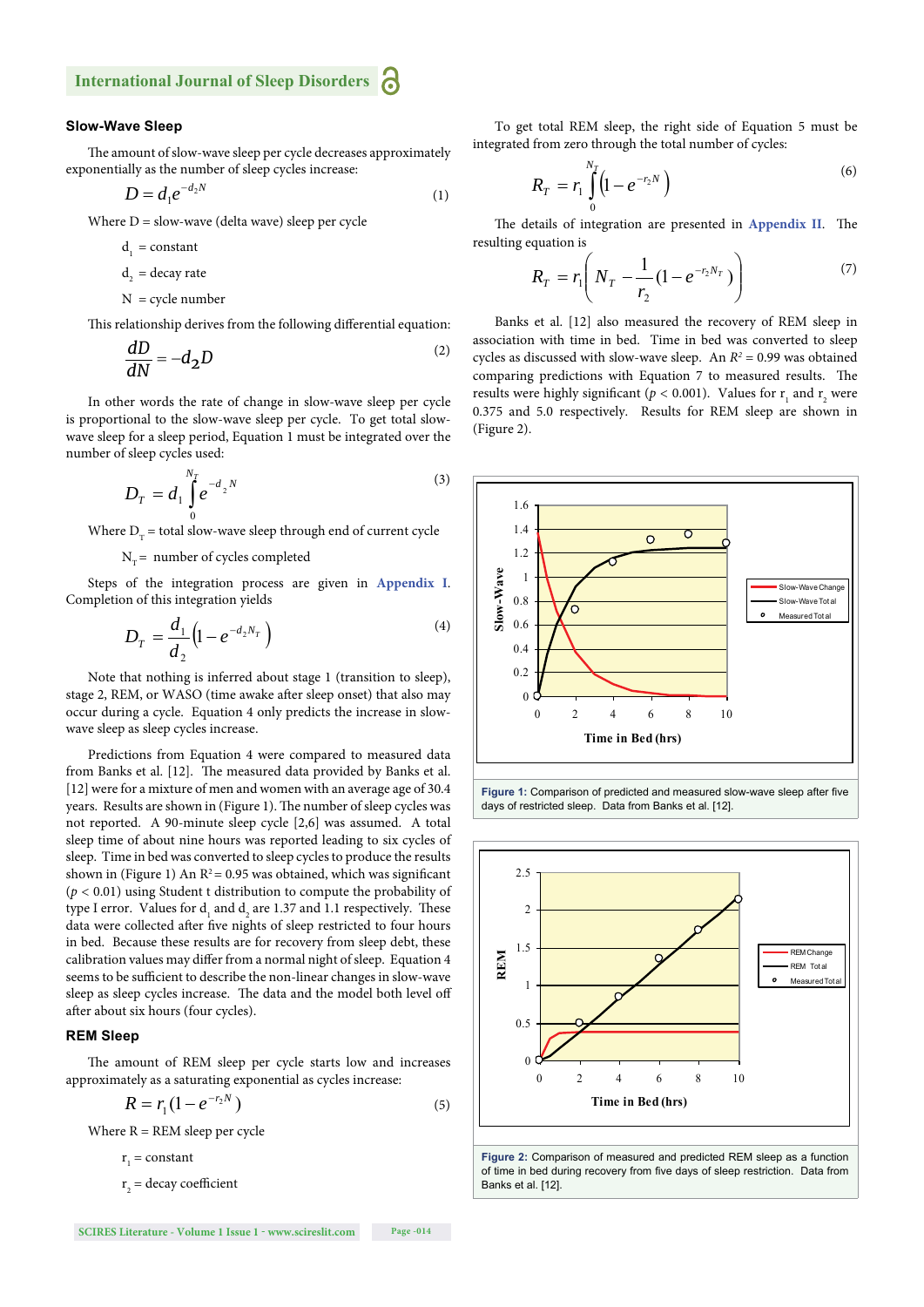#### **Stage 2 Sleep**

Stage 2 sleep appears linear with increase in cycle number after the first or second cycle in sleep histograms. Stage 2 in the first sleep cycle is usually less than the amount in later sleep cycles. A saturating exponential function will produce this trend as cycle number increases:

$$
S2_T = s_1 \int_0^{N_T} \left(1 - e^{-s_2 N}\right)
$$
 (8)

Equation 8 must be integrated to obtain the total amount of stage 2 sleep. Integration steps are provided in **Appendix III**. The following equation was obtained:

$$
S2_T = s_1 \left( N_T - \frac{1}{s_2} (1 - e^{-s_2 N_T}) \right)
$$
 (9)

Where  $S2<sub>T</sub>$  = total stage 2 sleep

 $s_1$  = constant

$$
s_2
$$
 = decay coefficient

Banks et al. [12] also measured data for stage 2. A comparison of measured and predicted  $S2$ <sub>T</sub> values yielded an  $R^2 = 0.99$ . The results were highly significant ( $p < 0.001$ ). Values for  $s_1$  and  $s_2$  were 0.95 and 1.4 respectively. Figure 3 illustrates the measured data and predictions from Equation 9.

#### **Stage 1 Sleep**

Stage 1 sleep is usually small in magnitude in comparison to other sleep components. For individuals, it occurs more or less randomly throughout an evening of sleep. It does not seem to have much of a pattern. Most sleep histograms for a typical night of sleep present a constant distribution. An increase of stage 1 sleep above typical values is an important indicator of obstructive sleep apnea.

The amount of stage 1 sleep per cycle was assumed to be constant but highly variable. The integration of a constant over a night of sleep produces a linear equation with intercept of zero (correct boundary condition at the beginning of sleep:

$$
S1_T = s1_1 N_T \tag{10}
$$



**Page -015** 

Where  $S1<sub>T</sub> =$  total stage 1 sleep

 $s1<sub>1</sub> = constant$ 

In the study by Banks et al. [12], stage 1 was not reported. Because the other sleep components and total sleep were published, it was possible to estimate values for stage 1 by subtracting the sum of the reported components from total sleep reported. The accuracy, however, was limited by the ability to digitize data from the published graphs of slow wave, REM, stage 2, and total sleep amount. Measured values were compared to predicted values from Equation 10 with s1,  $=$  to 0.065. This linear equation explained 60 percent ( $R<sup>2</sup> = 0.60$ ) of the variability of stage 1 but was not significant. The measured values for cycles 5 and 6 (time in bed  $= 8$  and 10 hours) in the Banks et al. study  $[12]$  were 0.39 and 0.32. The predicted values for cycles 5 and 6 were 0.35 and 0.43. A comparable stage 1 measured value of 0.44 for age 30 was obtained from an independent study [8]. Stage 1 sleep ranges from 2 to 16 percent of total sleep in this independent study. Considering the high variability of stage 1 sleep, Equation 10 as calibrated is a reasonable estimate for stage 1 sleep. As mentioned earlier, stage 1 sleep associates with obstructive sleep apnea. It is expected that the calibration value of 0.065 increases as severity of obstructive sleep apnea increases.

#### **DISCUSSION**

With the exception of stage 1, predictions from all component equations were significant or highly significant with  $R<sup>2</sup>$  values above 0.95. The data set from Banks et al. [12] is unique in that it contains measurements of components for a range of time in bed values. Measured results are averages from 21 to 29 individuals within each recovery sleep dose. It seems to be one of the superior data sets for varying sleep amounts. It was designed to evaluate recovery after partial sleep loss. The calibration coefficients for all components are specific to recovery from a sleep dept condition.

The idea for the initial distribution of each sleep component, however, was obtained from several published sleep histograms for a normal night of adult sleep. The integrated and final equation to predict each component was, thus, obtained from non-debt sleep conditions. It appears that the form of each final equation is valid for both normal and sleep debt conditions. The calibration coefficients need to be evaluated for non-debt conditions. The calibration is also restricted to adults of about 30 years of age.

Cycle number for a normal night of sleep decreases with age. At birth, total sleep of 14 to 16 hours [7] with a cycle length of 50 minutes [6] results in 17 to 19 cycles. An adult that spends 8 hours of time in bed with a 90-minute sleep cycle will experience 5.3 cycles. There is a need to develop a function to determine the number of sleep cycles as a function of age. Once a function for sleep cycles with age is developed, there is a need to evaluate the coefficients for each component equation as a function of age and for normal and sleep debt conditions.

At present time, there is not a complete data set from birth to senior ages for all components with varying times in bed to test a complete model. To obtain such a data set would be costly. The study by Banks et al. [12] included 159 healthy adults aged 22 to 45 (mean 30.4, standard deviation 7.0) with 49.1 percent female. If a similar study were performed for neonates, infants, one, two, five, seven, 10, 15, 20, 25, 30, 40, 50 60, 70, and 80 years of age to fully define changes with age, 2544 people would need to be evaluated just for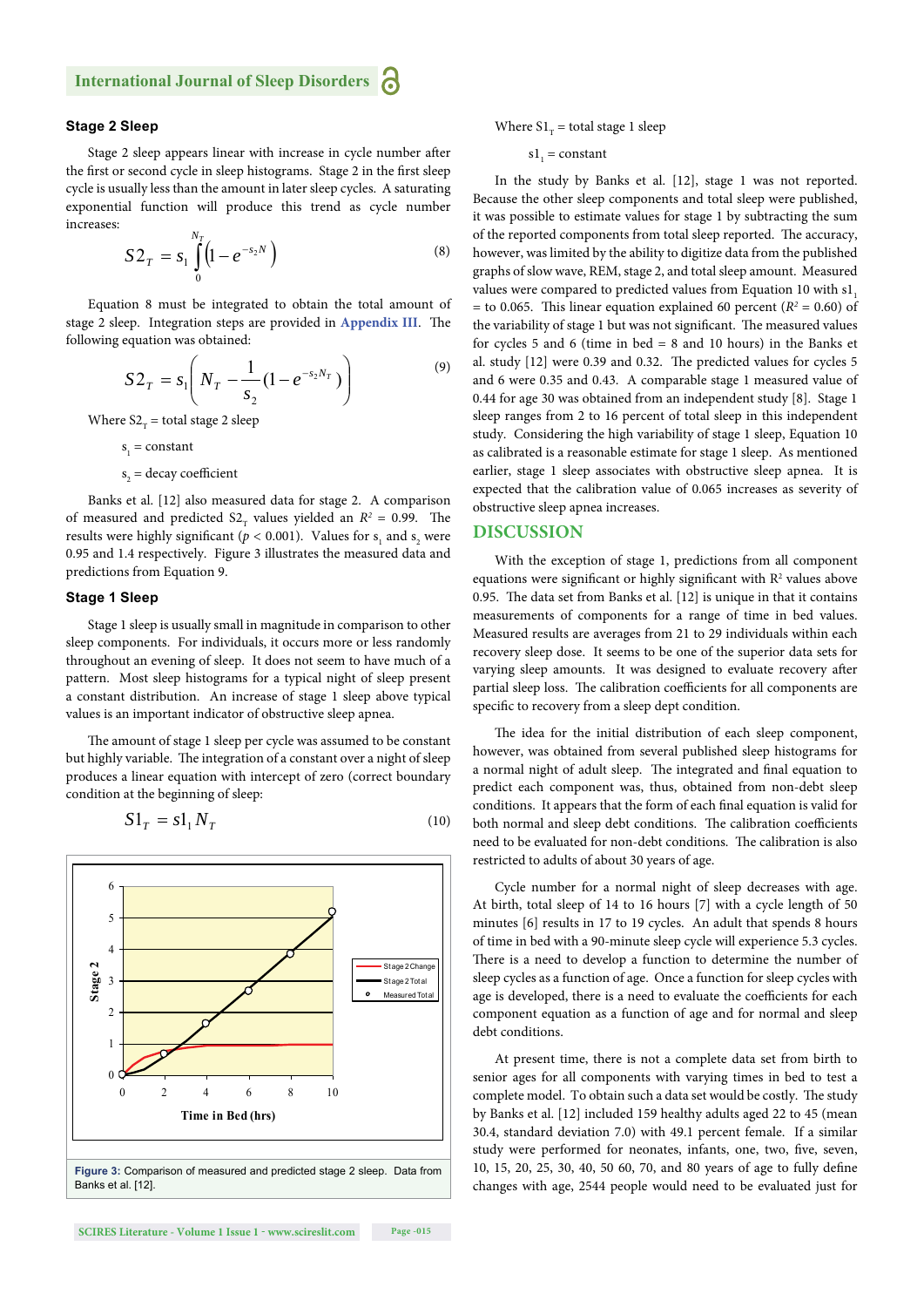normal sleep. If two levels of sleep debt were also evaluated from age 10 through 80 years, another 3180 people would be added to the study. The time and cost to evaluate sleep for 5000 plus people seems prohibitive. It has not been done. Sleep surveys are cheaper but do not measure sleep components.

The possible sleep study proposed above may be larger than needed, especially after an initial component model has been completed. It may be possible to reduce the number of adult ages considered because total sleep changes from ages 30 to 80 are small and appear to linearly decrease with age [8]. WASO (not modeled in this paper) increases at an increasing rate during this age range [8]. There is evidence that aerobic exercise can have a significant effect on the reduction of WASO [13,14]. There is also evidence that aerobic exercise increases slow-wave sleep [15-17]. How much can WASO be reduced by exercise is an important question that needs to be addressed by measured data and modeling. Exercise or aerobic fitness adds another variable that needs to be included in the mathematical model and adds a need for more data collection. Components of REM, slow-wave, and WASO (low sleep efficiency) have all been associated with sleep disorders.

The objective of research is not just to collect data or just develop a model. The objective is to gain understanding. The advantage to consider data needs and model development together is illustrated in (Figure 4). Data alone may not provide understanding. Ideas or theory does not provide reliability. Some understanding can help focus data collection and some data can help focus the development of better ideas and understanding.

A much reduced data set similar to that of Banks et al. [12] for children after the need of naps (maybe age seven) and for seniors coupled with the existing data of Banks et al. [12] would be an important contribution to test the existing component equations developed in this paper. Number of cycles used for sleep needs to be measured. With these additional data sets, both data collection and model development could then be re-evaluated for future work.

Cost to collect data can also be greatly reduced by reducing the number of people in each time restriction to seven instead of the 21 to 29 used [12]. In model development and testing, a reliable mean at each setting is the objective. The goal is not to



achieve a significant difference between each setting. There is no need to approach 30 in the sample size at each setting to obtain a normal distribution of the errors about the mean. Furthermore, the data at other setting can often be used to detect and eliminate outliers. With seven as a sample size at each setting, one individual contributes slightly less than 15 percent to the mean value. Also, it may be possible to piece together the current data sets with reasonable assumptions to substitute for missing data to build an acceptable but questionable model from birth to senior ages. This model could then be used to determine data needed to verify, reject or modify the model. It is recommended that such a model be attempted in the future, building on the component equations presented within this paper.

To do nothing forces people to make judgments based on the limited data available. Nobel Prize winner, Lord Kelvin's advice seems to apply [18]

I often say that when you can measure what you are speaking about, and express it in numbers, you know something about it; but when you cannot express it in numbers, your knowledge is of a meager and unsatisfactory kind; it may be the beginning of knowledge, but you have scarcely, in your thoughts, advanced to the stage of Science, whatever the matter may be.

#### **REFERENCES**

- 1. Gregory J. Sleep: A Good Investment in Health and Safety. J. Agromedicine 2008; 13: 119-131. https://goo.gl/BKRnyr
- 2. Walker M. *Why We Sleep: Unlocking the Power of Sleep and Dreams*. Scribner, New York. 2017. https://goo.gl/zpKVRj
- 3. Coleman R.M. *Wide Awake at 3:00 A.M. by Choice or by Chance?* W. H. Freeman and Company, New York, 1986. https://goo.gl/QaQEC4
- 4. Hauri P, Linde S. No More Sleepless Nights. John Wiley and Sons, Inc., Hoboken, New Jersey. 1996. https://goo.gl/utvV81
- 5. Maas J, Wherry M, Axelrod D, Hogan B, Blumin J. Power Sleep: The Revolutionary Program that Prepares Your Mind for Peak Performance. HarperPerennial , New York. 1998. https://goo.gl/8G2wTR
- 6. Carskadon M, Dement W. Normal Human Sleep: An Overview, Chapter 2. in Kryger M H, T Roth, W C Dement, Editors, Principles and Practice of Sleep Medicine, 4<sup>th</sup> Ed. Elsevier Saunders, Philadelphia, Pennsylvania. 2005. https://goo.gl/9ejtJc
- 7. Roffwarg HP, Muzio JN, Dement W. Ontogenetic Development of the Human Sleep-Dream Cycle. Science. 1966; 152: 604-619. https://goo.gl/Cm3V5C
- 8. Ohayon M, Carskadon M, Guilleminault C, Vitiello M. Metaanalysis of Quantitative Sleep Parameters from Childhood to Old Age in Healthy Individuals: Developing Normative Sleep Values across the Human Lifespan. SLEEP 2004; 27: 1255-1273. https://goo.gl/dKRy3c
- 9. Neri D. (Supplement Editor). Proceedings of the Fatigue and Performance Modeling Workshop June 13-14, 2002, Seattle, WA. Aviation, Space, and Environmental Medicine 2004; 75.
- 10. Neri DF. Preface: Fatigue and Performance Modeling Workshop, June 13- 14, 2002. Aviat Space Environ Med. 2004; 75: 1-3. https://goo.gl/WYpaJc
- 11. Gregory J, Xie X, Mengel S. SLEEP (Sleep Loss Effects on Everyday Performance) Model. Aviation, Space, and Environmental Medicine. 2004; 75: 125-133. https://goo.gl/21CZ54
- 12. Banks S, Dongen HP, Maislin G, Dinges DF. Neurobehavioral Dynamics Following Chronic Sleep Restriction: Dose-Response Effects of One Night for Recovery. Sleep 2010; 33: 1013-1026. https://goo.gl/QUQk49
- 13. Passos G, Poyares D, Santana M, D'Aurea C, Youngstedt S, Tufik S, et al. Effects of Moderate Aerobic Exercise Training on Chronic Primary Insomnia. Sleep Medicine. 2011; 12: 1018-1027. https://goo.gl/6Z8eHf
- 14. Doleza B, Neufeld E, Boland D, Martin J, Cooper C. Interrelationship between Sleep and Exercise: A Systematic Review. Advances in Preventive Medicine. 2017. https://goo.gl/gF2AGd